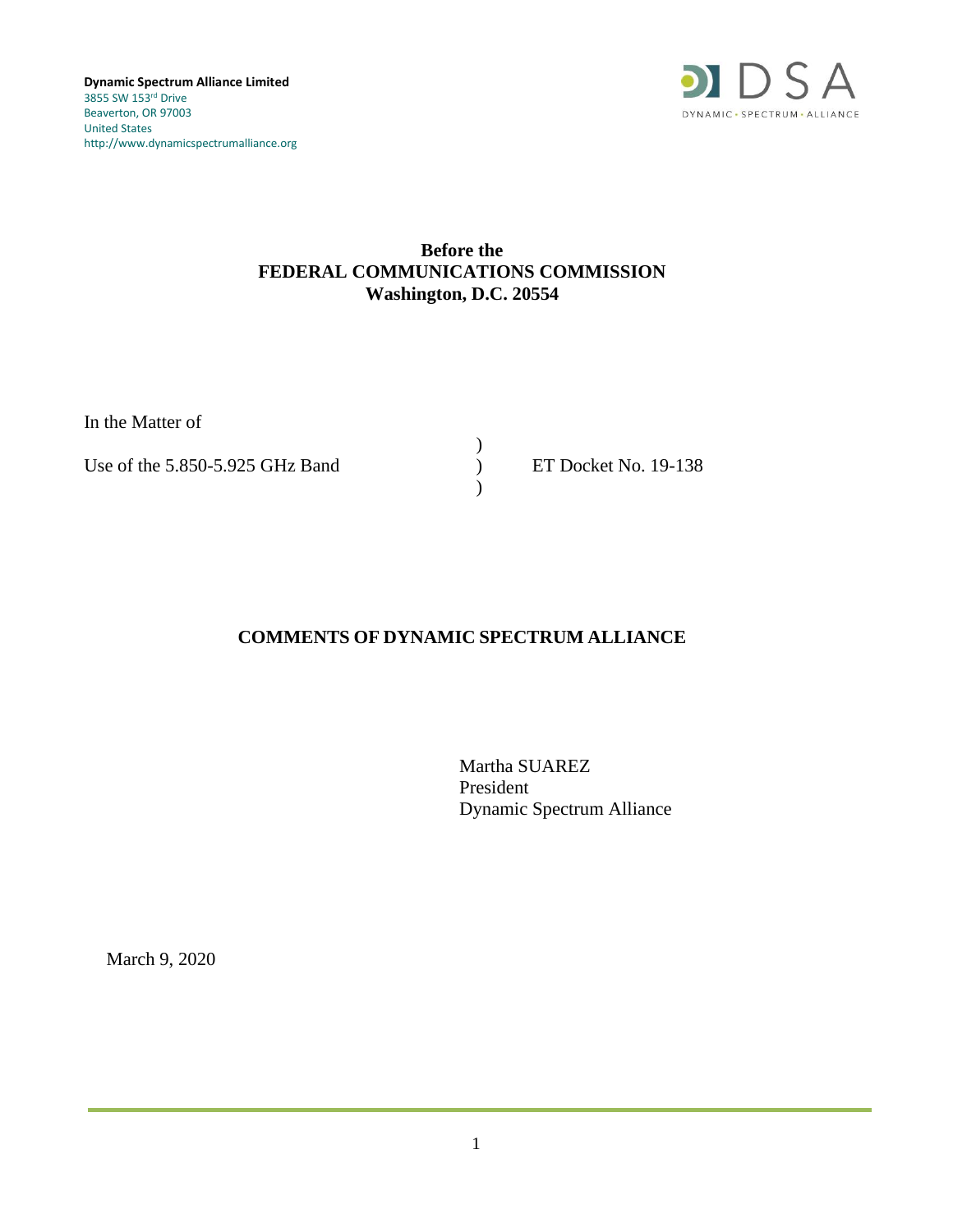

## **COMMENTS**

The Dynamic Spectrum Alliance  $("DSA")$ <sup>1</sup> welcomes the Federal Communications Commission's ("FCC" or "Commission") Notice of Proposed Rulemaking on the 5.9 GHz band  $(NPRM)^2$ . Existing unlicensed spectrum used for Wi-Fi is already overburdened in many locations, with users experiencing congestion at peak busy hours. The projected near-term growth in Wi-Fi enabled devices and hotspots, $3 \times 10^{-3}$  when combined with the quantified Wi-Fi spectrum shortfall by 2025 identified in recent studies,<sup>4</sup> indicate that the country needs a significant expansion in the amount of available unlicensed spectrum just to keep pace with existing technologies, and will need even more unlicensed spectrum to support the new and innovative uses that will maintain U.S. technological leadership.

The Commission proposes to segment the 5.850-5.925 GHz frequency band between unlicensed use in the lower 45 MHz and Intelligent Transportation Systems ("ITS") in the upper 30 MHz. The additional 45 MHz, among other things, will allow for a new high-capacity 80 MHz and a new high-capacity 160 MHz channel for unlicensed use. The 160 MHz channel will be the only channel of that bandwidth operating in the 5 GHz band that does not require incorporating

 $1$  The Dynamic Spectrum Alliance is a global, cross-industry alliance focused on increasing dynamic access to unused radio frequencies. The membership spans multinational companies, small- and medium-sized enterprises, academic, research, and other organizations from around the world, all working to create innovative solutions that will increase the utilization of available spectrum to the benefit of consumers and businesses alike. A full list of DSA members is available on the DSA's website at [www.dynamicspectrumalliance.org/members/.](http://www.dynamicspectrumalliance.org/members/)

<sup>&</sup>lt;sup>2</sup> See Use of the 5.850-5.925 GHz Band, Notice of Proposed Rulemaking, ET Docket No. 19-138, FCC 19-129 (released December 17, 2019) ("NPRM").

<sup>3</sup> Cisco Systems Inc., *Cisco Annual Internet Report (2018–2023)*, pp. 13-15.

<https://www.cisco.com/c/en/us/solutions/collateral/executive-perspectives/annual-internet-report/white-paper-c11-741490.html> <sup>4</sup> *See* Steve Methley & William Webb, Quotient Assocs. Ltd., *Wi-Fi Spectrum Needs Study* (Feb. 2017); Rolf de Vegt et al., Qualcomm Techs., Inc., *A Quantification of 5 GHz Unlicensed Band Spectrum Needs* (2017).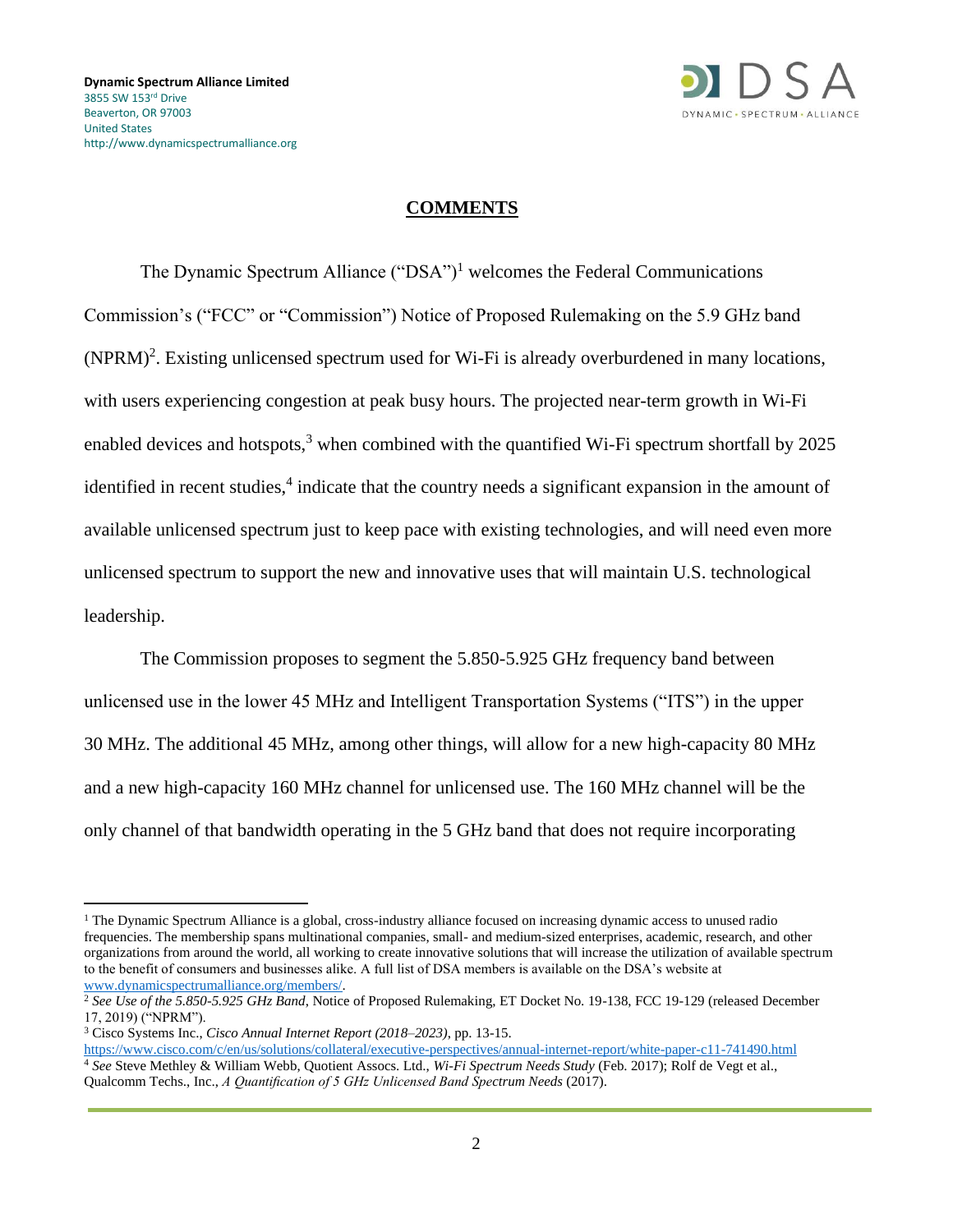

Dynamic Frequency Selection to access the spectrum and operation under the corresponding lower EIRP limits.

To be clear, the Commission's proposal if adopted by itself, will not meet the projected demand for new mid-band spectrum for unlicensed use. Meeting the projected need for Wi-Fi and other unlicensed uses requires the Commission to take actions in the 6 GHz band.

Consistent with the finding of the Rand Study,<sup>5</sup> the availability of these large bandwidth channels will provide direct economic benefits to the U.S. economy through increase in GPD, consumer surplus and producer surplus. Even though the Commission is proposing to make available 45 MHz for unlicensed use, the Rand Study Approach 1 (Aggregate Contribution to GDP from Large-Bandwidth Channels) still holds as the incremental benefits are based on the new 80 and 160 MHz channels created for unlicensed use. The same number of new 80 and 160 MHz channels are created under the Commission's segmentation plan as would be created if the entire 75 MHz were made available for unlicensed use. With respect to Approach 2 (Valuation of the Additional Spectrum Capacity), the analysis is based on the full 75 MHz of spectrum being repurposed for unlicensed use. In this instance, the Commission's segmentation plan does impact the range of potential contributions to GDP. Our assessment is that the range of values need to be multiplied by 0.6 to reflect that there will only be 45 MHz of spectrum (rather than 75 MHz of spectrum for unlicensed use). 6

<sup>5</sup> Diana Gehlhaus Carew, Nicholas Martin, Marjory S. Blumenthal, Philip Armour, Jesse Lastunen, *The Potential Economic Value of Unlicensed Spectrum in the 5.9 GHz Frequency Band*, RAND Corporation, ET Docket No. 13-49 (filed Dec. 13, 2018) ("RAND Study"[\) https://www.rand.org/pubs/research\\_reports/RR2720.html.](https://www.rand.org/pubs/research_reports/RR2720.html)

<sup>6</sup> The study authors estimate that the contribution to GDP, assuming the entire 75 MHz band is authorized for unlicensed use, and accounting for different scenarios across both approaches, ranges between \$59.8 billion (Approach A) and \$105.8 billion (Approach B). As noted above, if only 45 MHz of spectrum is made available for unlicensed use, there is no change in the contribution to GDP in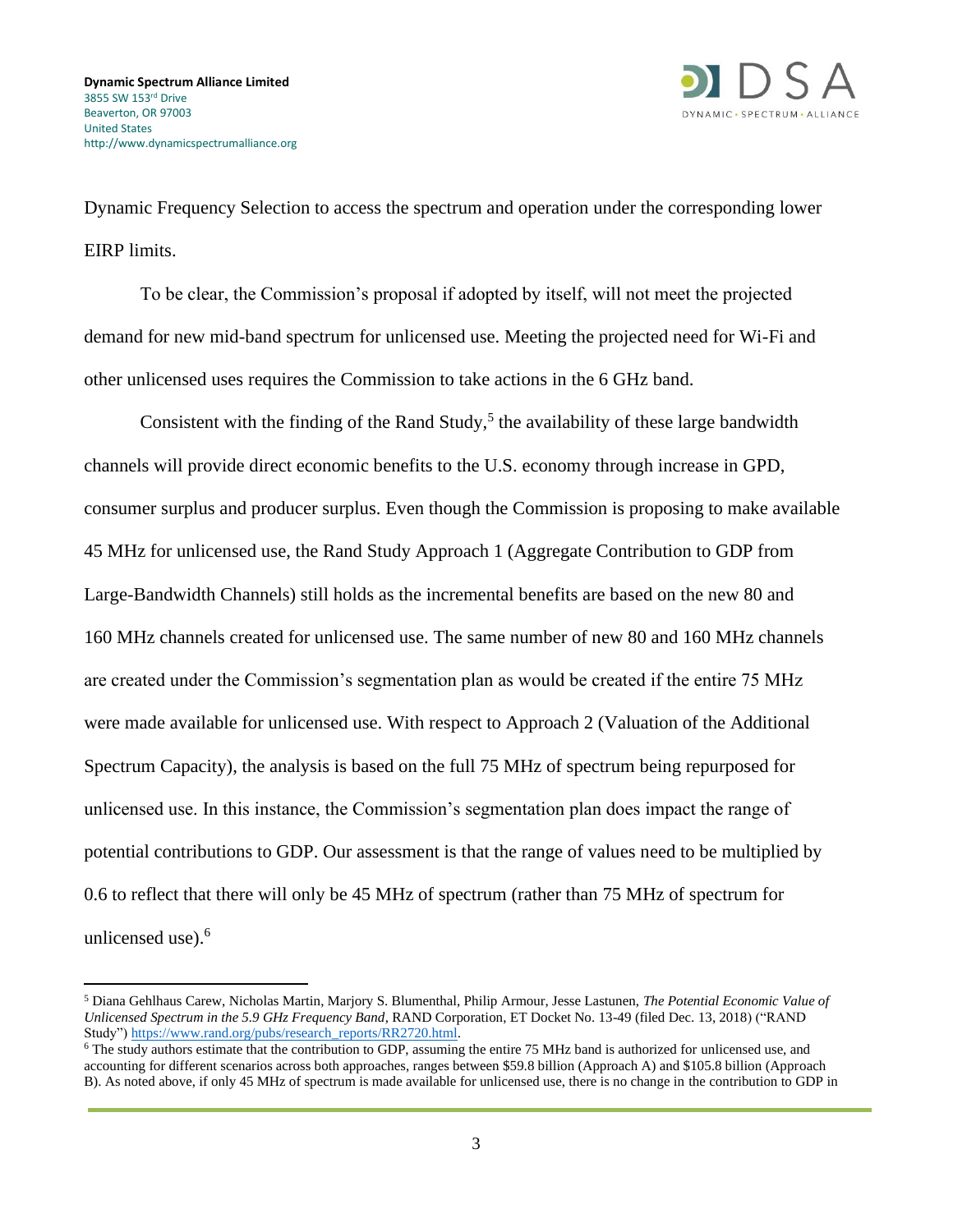

In an earlier proceeding on the 5.9 GHz band, the DSA filed comments in favor of a rechannelization plan for the 5.9 GHz band whereby the Dedicated Short Range Communications ("DSRC") service safety channels would be moved to the  $5895-5925$  MHz band.<sup>7</sup> The Commission's segmentation proposal is similar in that it would relocate the ITS safety channels to the top 30 MHz of the band and rather than have the lower 45 MHz shared between non-safety ITS services and Wi-Fi, it proposes only unlicensed use within the sub-band segment. Thus, we are supportive of the Commission's band segmentation proposal.

The DSA also agrees in principle with the Commission proposal to extend the U-NII-3 technical rules to the U-NII-4 band. Having the same EIRP limits and power spectral density limits, for example, will simplify the design of Wi-Fi devices operating on the new 20, 40, 80, and 160 MHz channels that span the U-NII-3 and U-NII-4 bands to operate under a single set of technical rules. One technical rule, though, that presents a challenge to the practical implementation of the Commission's vision is the out-of-band emission (OOBE) limit. Our understanding from DSA members is that IEEE 802.11 compliant devices will not be able to meet the OOBE limit at the upper frequency edge of the ITS segment without a dramatic reduction in power.

The DSA agrees that licensed ITS systems must be protected from harmful interference. Much thought needs to be given to potential solutions, which while protecting the ITS system, could

Approach A, but Approach B needs to be adjusted to \$63.48 billion to reflect the reduction in unlicensed spectrum. Alternatively, the authors found that dedicating the entire 75 MHz of the 5.9 GHz band for unlicensed use adds between \$64.6 billion and \$172.2 billion in consumer surplus and an additional \$17.7 billion in producer surplus. With only 45 MHz for unlicensed use, these numbers need to be multiplied by 0.6.

<sup>7</sup> *See* Comments of the Dynamic Spectrum Alliance, ET Docket 13-49 at 2 (filed July 7, 2016).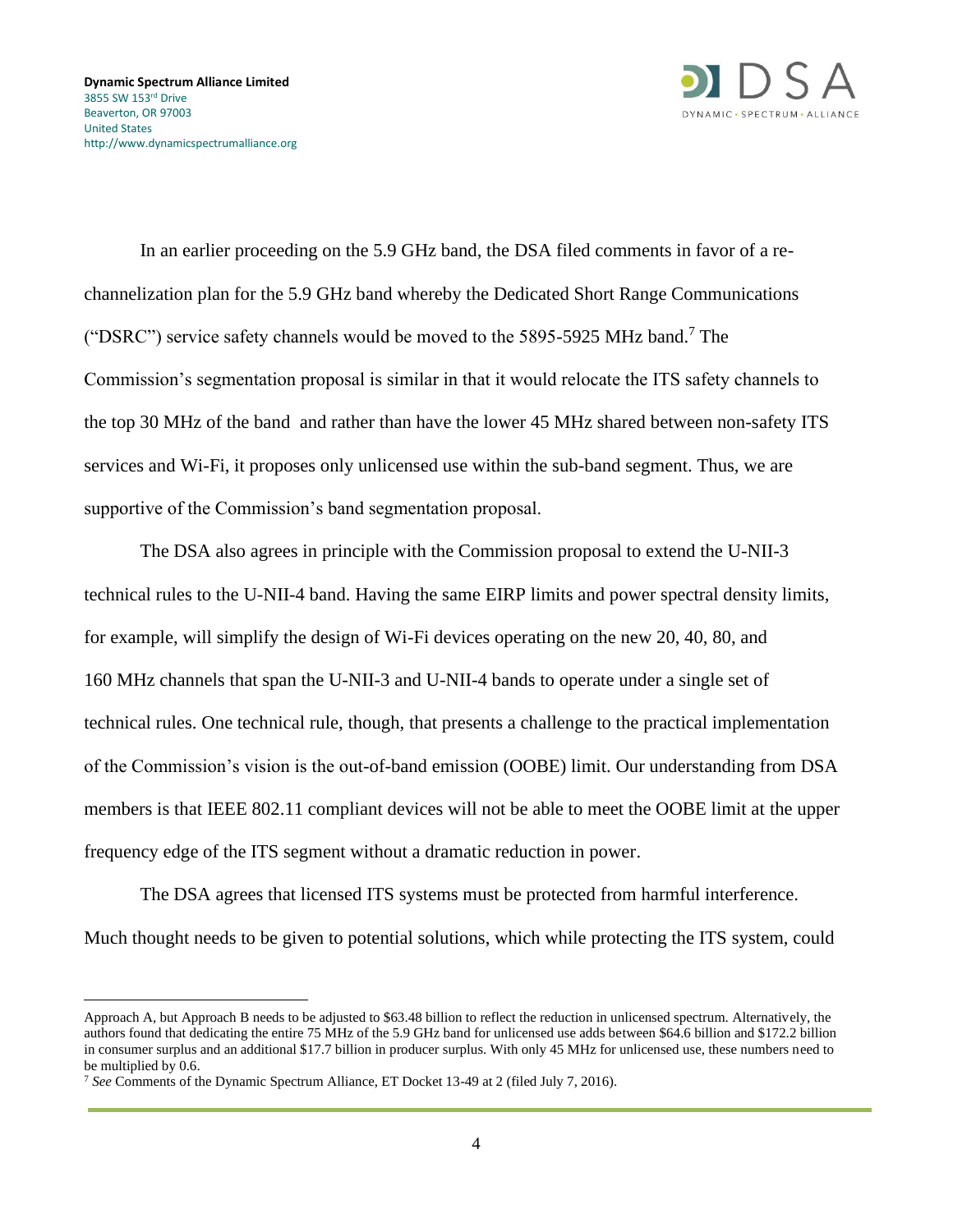

unintentionally undermine the Commission's proposal for harmonizing the technical rules across the two bands under the U-NII-3 rules and effectively limit the economic benefits expected from segmenting the lower 45 MHz of the current U-NII-4 band for unlicensed access.

As the majority of Wi-Fi use is indoors, the Commission may want to examine having different OOBE limits depending on whether the unlicensed device is operated indoors or outdoors. Taking building entry loss and the physical separation from ITS systems into account for indoor devices should allow for significant relaxation in the emissions mask while maintaining robust protection for ITS communications.

It is important to note that the OOBE limit was established to protect weather Doppler radar below the U-NII-3 band and was applied uniformly to the frequencies above the U-NII-3 band. We question whether such a stringent mask is required to protect any ITS operations, especially C-V2X communications, which  $5GAA<sup>8</sup>$ , claims is more resilient to interference than DSRC. The Commission should determine the OOBE limit required for each of these ITS technologies in light of these claims.

Additionally, we also note that the 5GAA Petition (which is technically not being addressed in this NPRM) indicates 20 MHz is sufficient for introducing services that enable many important safety applications but that more spectrum needs to be allocated in the future to provide more advanced features of  $C$ -V2X.<sup>9</sup> In fact, as the NPRM makes clear, 5GAA believes that the  $C$ -V2X protocol provides an evolutionary path to 5G (and future generations of wireless technology) and

<sup>8</sup> *See* 5G Automotive Association Petition for Waiver, GN Docket No. 18-357 (filed Nov. 21, 2018) at 12. ("5GAA Petition") [https://ecfsapi.fcc.gov/file/11212224101742/5GAA%20Petition%20for%20Waiver%20-%20Final%2011.21.2018.pdf.](https://ecfsapi.fcc.gov/file/11212224101742/5GAA%20Petition%20for%20Waiver%20-%20Final%2011.21.2018.pdf) <sup>9</sup> NPRM at ¶ 29.